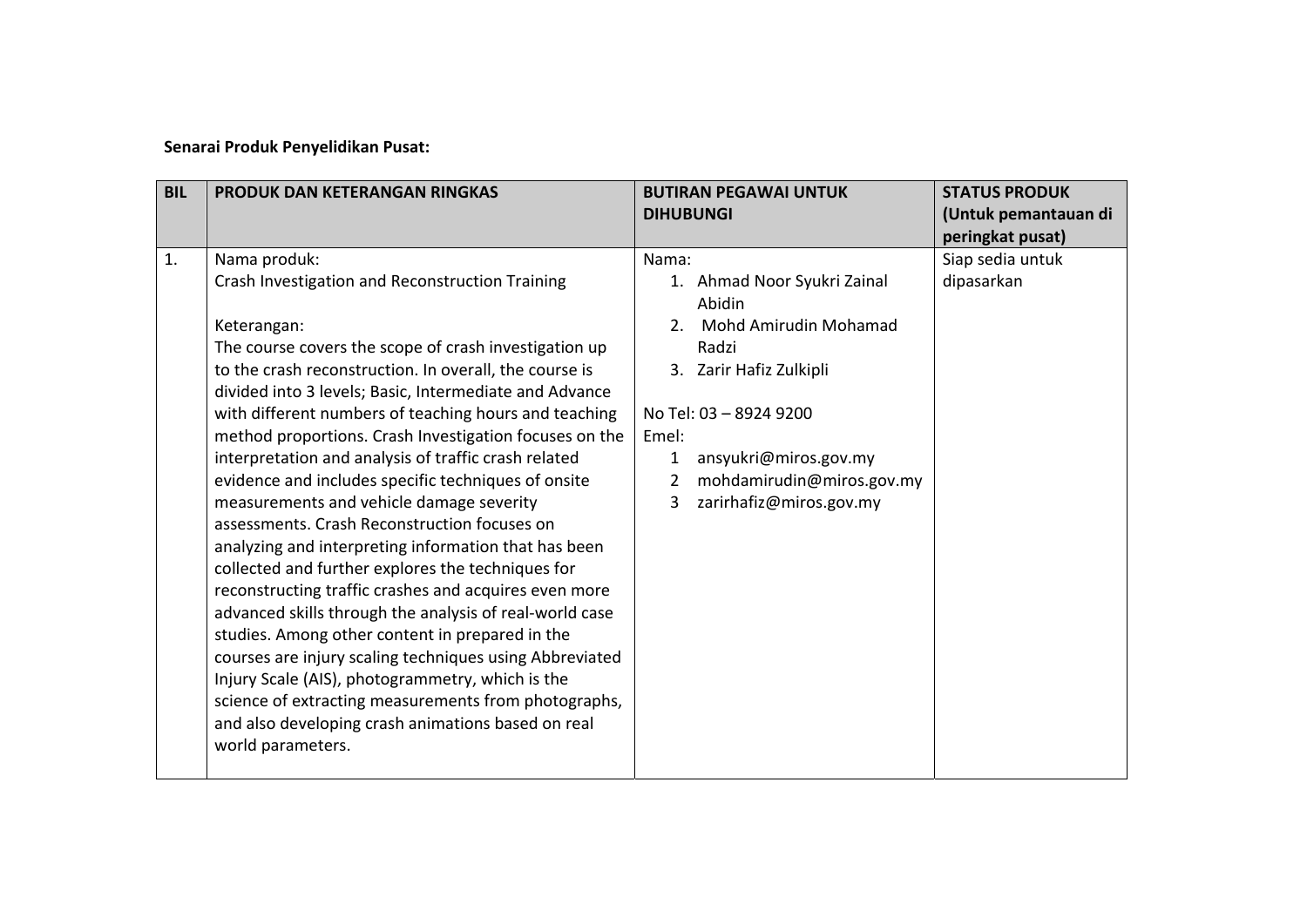| <b>BIL</b> | PRODUK DAN KETERANGAN RINGKAS                            | <b>BUTIRAN PEGAWAI UNTUK</b> | <b>STATUS PRODUK</b> |
|------------|----------------------------------------------------------|------------------------------|----------------------|
|            |                                                          | <b>DIHUBUNGI</b>             | (Untuk pemantauan di |
|            |                                                          |                              | peringkat pusat)     |
| 2.         | Nama produk:                                             | Nama:                        | Siap sedia untuk     |
|            | CRU Material Properties (MatPro) Lab                     | 1. Fauziana Lamin            | dipasarkan           |
|            |                                                          | 2. Afiqah Omar               |                      |
|            | Keterangan:                                              |                              |                      |
|            | CRU Material Properties Laboratory offers a variation of | No Tel: 03 - 8924 9200       |                      |
|            | material analysis techniques which includes material     | Emel:                        |                      |
|            | sample preparation, materials research, materials        | 1. fauziana@miros.gov.my     |                      |
|            | characterization and failure analysis. We used primarily | 2. afigah@miros.gov.my       |                      |
|            | imaging (optical microscope) and chemical methods.       |                              |                      |
|            | Our laboratory also equipped with accelerated ageing,    |                              |                      |
|            | where material is tested on specified environmental      |                              |                      |
|            | conditions of heat, oxygen and stress to speed up the    |                              |                      |
|            | normal aging processes of items. The study is useful in  |                              |                      |
|            | order to determine the long term effects of expected     |                              |                      |
|            | levels of stress within a short time. The ageing chamber |                              |                      |
|            | is not only limited to sample ageing but can also        |                              |                      |
|            | perform product ageing.                                  |                              |                      |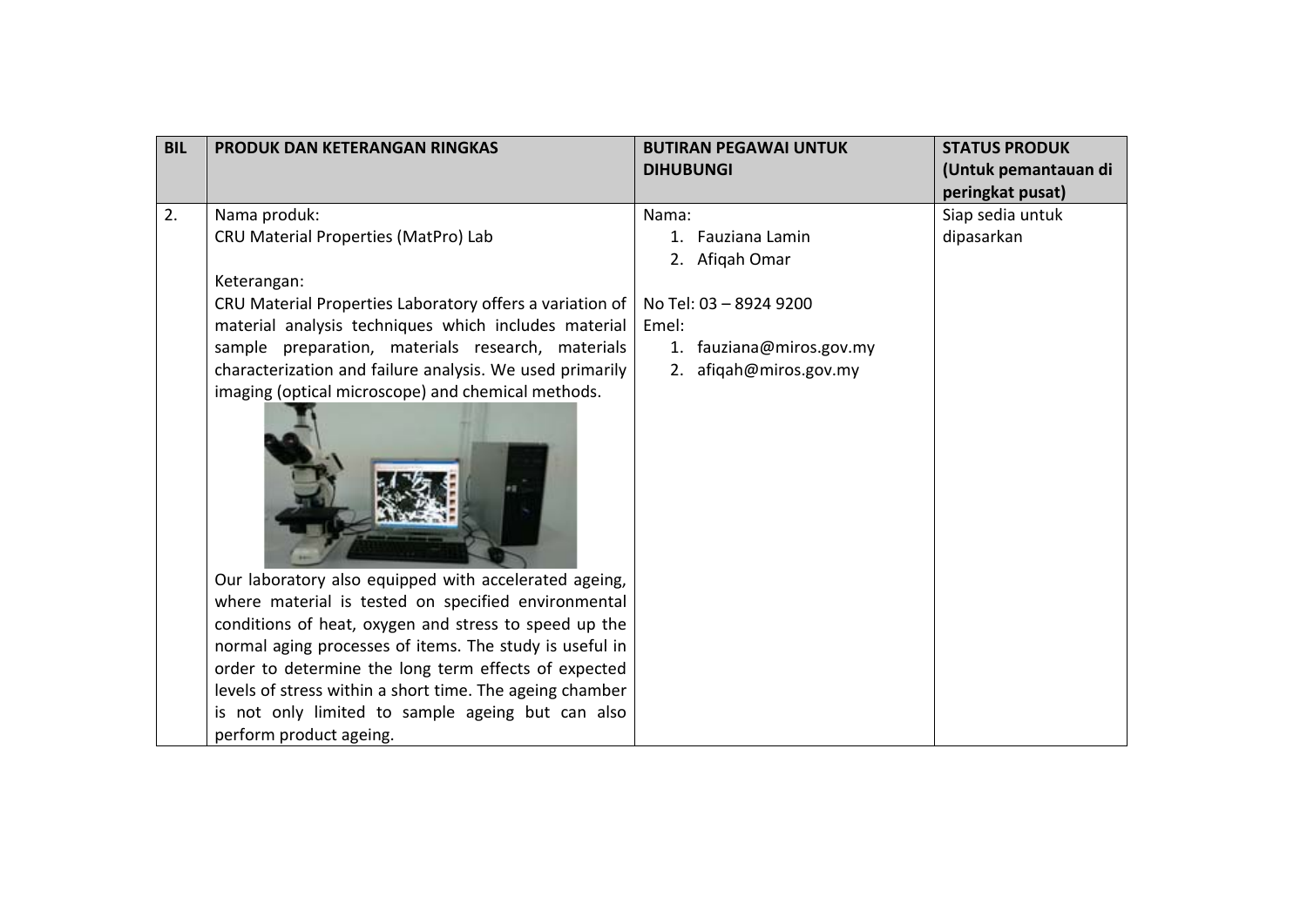|                                  |                                                                                                                                                          |                                      | PRODUK DAN KETERANGAN RINGKAS                                                                                           |                                            | <b>BUTIRAN PEGAWAI UNTUK</b> | <b>STATUS PRODUK</b> |
|----------------------------------|----------------------------------------------------------------------------------------------------------------------------------------------------------|--------------------------------------|-------------------------------------------------------------------------------------------------------------------------|--------------------------------------------|------------------------------|----------------------|
|                                  |                                                                                                                                                          |                                      |                                                                                                                         |                                            | <b>DIHUBUNGI</b>             | (Untuk pemantauan di |
|                                  |                                                                                                                                                          |                                      |                                                                                                                         |                                            |                              | peringkat pusat)     |
|                                  |                                                                                                                                                          |                                      |                                                                                                                         |                                            |                              |                      |
| Package                          | <b>Service Charge</b><br>Internal                                                                                                                        | External External<br>client: client: |                                                                                                                         |                                            |                              |                      |
|                                  | Client<br>gov.<br>RM 70 RM75/                                                                                                                            | non-gov.<br><b>RM87/</b>             |                                                                                                                         |                                            |                              |                      |
|                                  | surface surface surface<br>RM 62 RM65/                                                                                                                   | RM76/                                |                                                                                                                         |                                            |                              |                      |
|                                  | surface surface surface                                                                                                                                  |                                      |                                                                                                                         |                                            |                              |                      |
|                                  | RM30/ RM35/ RM38/<br>surface surface surface                                                                                                             |                                      |                                                                                                                         |                                            |                              |                      |
| <b>SEM</b><br>$\Omega$           | RM 145/ RM152 RM180<br>surface surface surface                                                                                                           |                                      |                                                                                                                         |                                            |                              |                      |
|                                  | FESEM RM320 RM350 RM395<br>surface surface surface                                                                                                       |                                      |                                                                                                                         |                                            |                              |                      |
|                                  | Depend on distance (RM2.00)<br>km), within Selangor, WP Kuala<br>Lumpur & Putrajaya and time<br>taken to complete the retrieval<br>process (RM 100/hour) |                                      | <b>Contact Us</b><br>Fauziana Lamin / Afigah Omar                                                                       | <b>MATERIALLOGRAPHY</b>                    |                              |                      |
|                                  | subjected to complexity and<br>location of the case                                                                                                      |                                      | CRU Material Properties Lab<br>Malayslan Institute of Road Safety Research,<br>Lot 125-135, Taman Kajang Sentral, 43000 | <b>PREPARATION</b><br>for microscopic view |                              |                      |
| Additional<br>cutting<br>process | RM 20' sample for large/ hard<br>sample                                                                                                                  |                                      | Kajang, Selangor, Malaysia<br>(603) 8924 9200 (ext: 448)/444<br>fauziana@miros.gov.my afiqan@miros.gov.my               | <b>Laboratory Services</b>                 |                              |                      |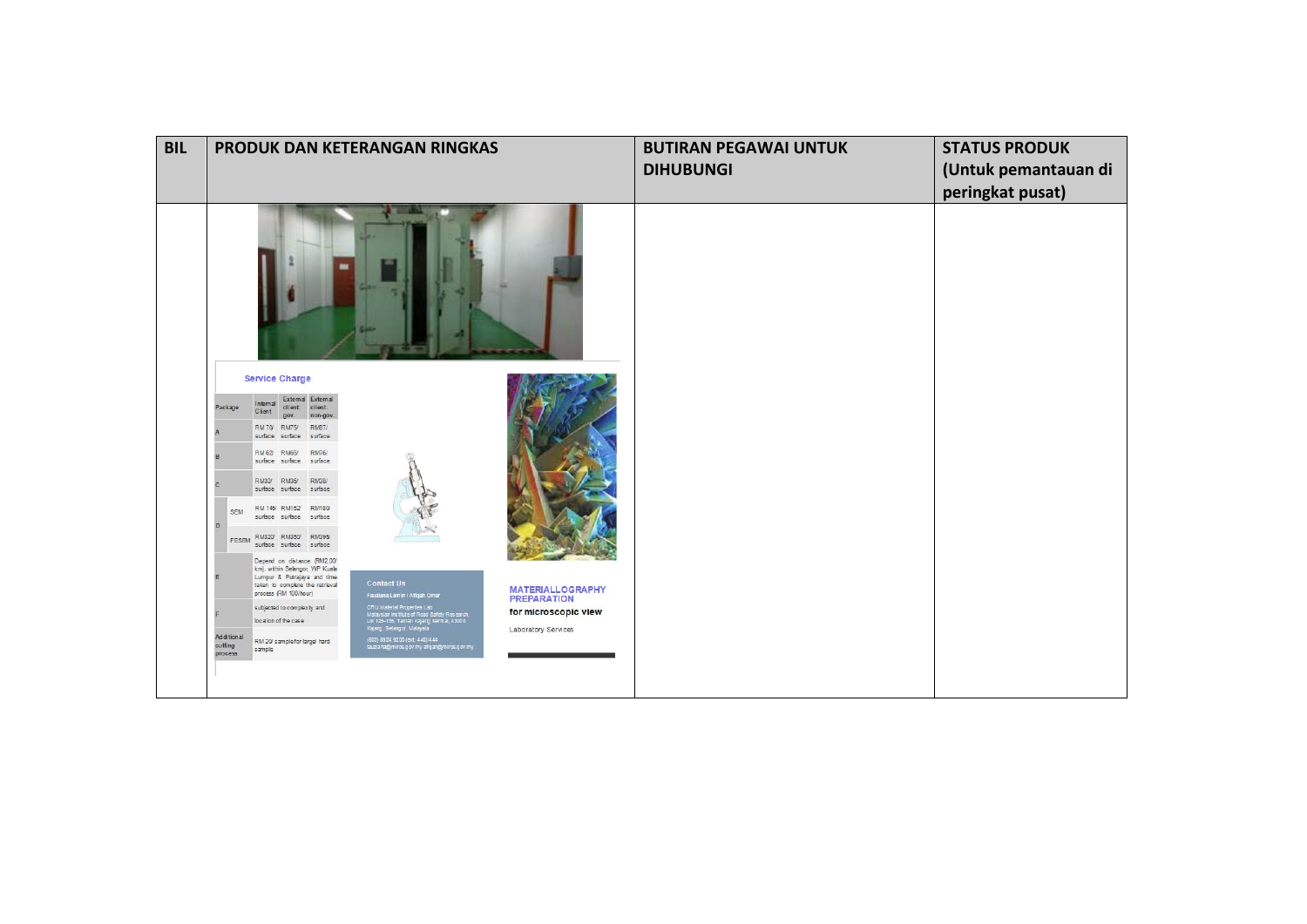| <b>BIL</b> | PRODUK DAN KETERANGAN RINGKAS                                                                                                                                                                                                                                                                                                                                                                                                                                                                                                                                                                                                                                                                                                                                                                                                                                                                                                                                                                                                                                                                     | <b>BUTIRAN PEGAWAI UNTUK</b>   | <b>STATUS PRODUK</b> |
|------------|---------------------------------------------------------------------------------------------------------------------------------------------------------------------------------------------------------------------------------------------------------------------------------------------------------------------------------------------------------------------------------------------------------------------------------------------------------------------------------------------------------------------------------------------------------------------------------------------------------------------------------------------------------------------------------------------------------------------------------------------------------------------------------------------------------------------------------------------------------------------------------------------------------------------------------------------------------------------------------------------------------------------------------------------------------------------------------------------------|--------------------------------|----------------------|
|            |                                                                                                                                                                                                                                                                                                                                                                                                                                                                                                                                                                                                                                                                                                                                                                                                                                                                                                                                                                                                                                                                                                   | <b>DIHUBUNGI</b>               | (Untuk pemantauan di |
|            |                                                                                                                                                                                                                                                                                                                                                                                                                                                                                                                                                                                                                                                                                                                                                                                                                                                                                                                                                                                                                                                                                                   |                                | peringkat pusat)     |
|            | <b>Service Flowchart</b><br>Service requested<br><b>Our Services</b><br>$\overline{\phantom{a}}$<br>leceiving sample<br>長<br>eparation process<br><b>Background</b><br>The goal of materiallographic preparation is to ob-<br>lesult verification<br>tain the true microstructure or "The True Structure"<br>٠<br>meaning an undistutoed material surface, which<br>can be analysed in an optical (light) microscope or a<br>Payment<br><b>Scanning Electron Microscope (SEM)</b><br>$\overline{a}$<br>le & report hand-ov<br><b>Type of sample</b><br><b>Sample Submission Guidelines</b><br>We receive wide range of materials including:<br>- Metal/ Metal Alloys<br>Each sample should be properly labelled<br>- Non-metal (Composite & Polymer)<br>Sample origin should be adequately<br>briefed.<br>Minimum period of completion for pack-<br><b>Sample Size</b><br>age A/B/C is 15 working days/sample<br>whereas other packages are subjected to<br>Maximum size received for service is 0.5m x<br>discussion<br>Sample shall be submitted between<br>10am until 3pm during working days. |                                |                      |
| 3.         | Nama produk:                                                                                                                                                                                                                                                                                                                                                                                                                                                                                                                                                                                                                                                                                                                                                                                                                                                                                                                                                                                                                                                                                      | Nama:                          | Siap sedia untuk     |
|            | CRU Unmanned Aerial Vehicle (UAV) for Aerial                                                                                                                                                                                                                                                                                                                                                                                                                                                                                                                                                                                                                                                                                                                                                                                                                                                                                                                                                                                                                                                      | 1. Mohd Azizirahim Mohd Yusoff | dipasarkan           |
|            | Photography                                                                                                                                                                                                                                                                                                                                                                                                                                                                                                                                                                                                                                                                                                                                                                                                                                                                                                                                                                                                                                                                                       | Ahmad Noor Syukri Zainal<br>2. |                      |
|            |                                                                                                                                                                                                                                                                                                                                                                                                                                                                                                                                                                                                                                                                                                                                                                                                                                                                                                                                                                                                                                                                                                   | Abidin                         |                      |
|            | Keterangan:                                                                                                                                                                                                                                                                                                                                                                                                                                                                                                                                                                                                                                                                                                                                                                                                                                                                                                                                                                                                                                                                                       | 3. Kak D Wing                  |                      |
|            | Unmanned Aerial Vehicle (UAV) is a type of aircraft                                                                                                                                                                                                                                                                                                                                                                                                                                                                                                                                                                                                                                                                                                                                                                                                                                                                                                                                                                                                                                               |                                |                      |
|            | with no pilot on board. Historically, UAVs were mainly                                                                                                                                                                                                                                                                                                                                                                                                                                                                                                                                                                                                                                                                                                                                                                                                                                                                                                                                                                                                                                            | No Tel: 03 - 8924 9200         |                      |
|            | used as military utilities but nowadays have become                                                                                                                                                                                                                                                                                                                                                                                                                                                                                                                                                                                                                                                                                                                                                                                                                                                                                                                                                                                                                                               | Emel:                          |                      |
|            | common for other usage in terms of aerial surveillance                                                                                                                                                                                                                                                                                                                                                                                                                                                                                                                                                                                                                                                                                                                                                                                                                                                                                                                                                                                                                                            | azizirrahim@miros.gov.my<br>1. |                      |
|            | and monitoring. The UAV unit developed by MIROS is a                                                                                                                                                                                                                                                                                                                                                                                                                                                                                                                                                                                                                                                                                                                                                                                                                                                                                                                                                                                                                                              | ansyukri@miros.gov.my<br>2.    |                      |
|            | multi- rotor quadcopter type, specifically to assist in                                                                                                                                                                                                                                                                                                                                                                                                                                                                                                                                                                                                                                                                                                                                                                                                                                                                                                                                                                                                                                           | kdwing@miros.gov.my<br>3.      |                      |
|            | depth crash investigation, by the means of aerial                                                                                                                                                                                                                                                                                                                                                                                                                                                                                                                                                                                                                                                                                                                                                                                                                                                                                                                                                                                                                                                 |                                |                      |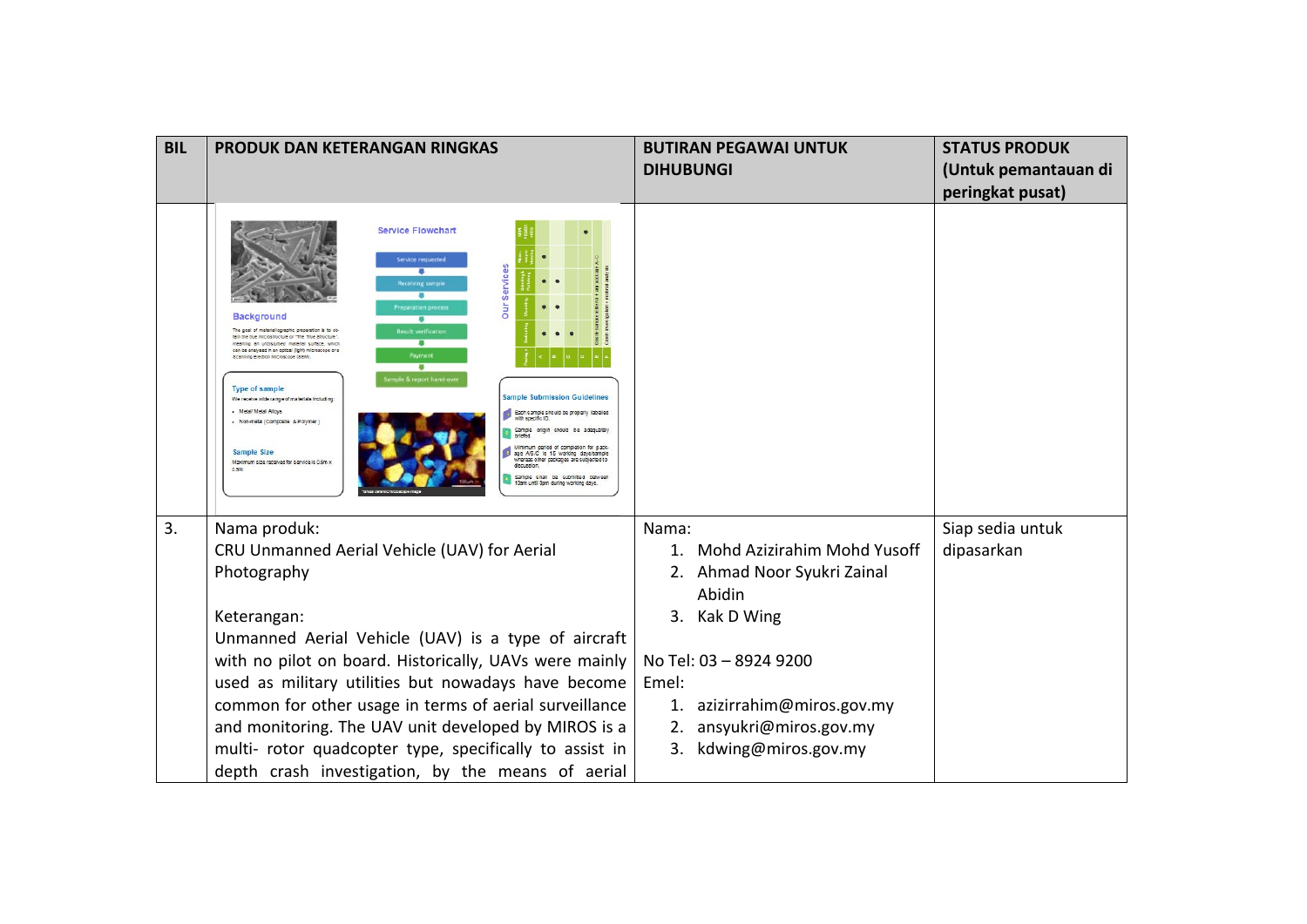| <b>BIL</b> | PRODUK DAN KETERANGAN RINGKAS                            | <b>BUTIRAN PEGAWAI UNTUK</b> | <b>STATUS PRODUK</b> |
|------------|----------------------------------------------------------|------------------------------|----------------------|
|            |                                                          | <b>DIHUBUNGI</b>             | (Untuk pemantauan di |
|            |                                                          |                              | peringkat pusat)     |
|            | photograph. With its capability of filming high          |                              |                      |
|            | definition video while hovering and maneuvering in the   |                              |                      |
|            | air and can be operated within a one-kilometer radius    |                              |                      |
|            | from the ground station, CRU is providing the service to |                              |                      |
|            | conduct any surveillance or monitoring works which       |                              |                      |
|            | requires quality aerial image or aerial video capturing. |                              |                      |
|            |                                                          |                              |                      |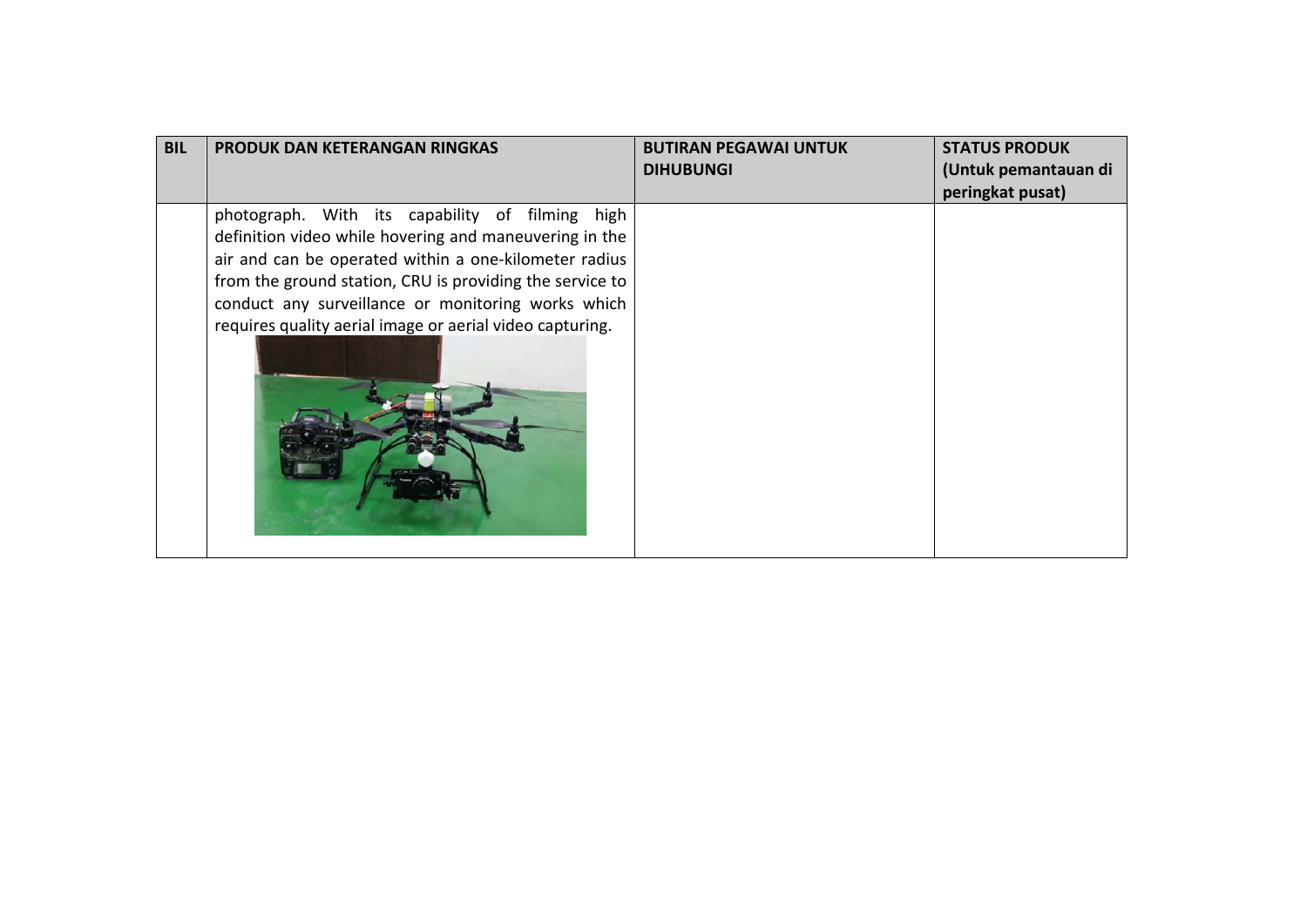**Senarai Perundingan Penyelidikan Pusat:**

| <b>BIL</b> | PRODUK DAN KETERANGAN RINGKAS                                                                                                                                                                                                                                                                                                                                                                                                                                                                                                                                                                                                                                                                           | <b>BUTIRAN PEGAWAI UNTUK</b><br><b>DIHUBUNGI</b>                                                         | <b>STATUS PRODUK</b><br>(Untuk pemantauan di<br>peringkat pusat) |
|------------|---------------------------------------------------------------------------------------------------------------------------------------------------------------------------------------------------------------------------------------------------------------------------------------------------------------------------------------------------------------------------------------------------------------------------------------------------------------------------------------------------------------------------------------------------------------------------------------------------------------------------------------------------------------------------------------------------------|----------------------------------------------------------------------------------------------------------|------------------------------------------------------------------|
| 4.         | Nama produk:<br>Crash Investigation & reconstruction service<br>Keterangan:<br>Provide service for crash investigation & reconstruction<br>in order to identify in detail as many factors as possible<br>that contribute to crashes and the resulting injuries to<br>occupants, particularly factors that have not been<br>previously identified. The team consists of crash<br>analysts who use crash information to reconstruct the<br>crash events and determine the critical values in the<br>crash such as impact speed, travel speed, change in<br>velocities (DV) and Energy Eugivalent Speeds (EES).<br>The service is open to all mode of transport and not<br>limited to road transportation. | Nama: Ahmad Noor Syukri<br><b>Zainal Abidin</b><br>No Tel: 03 - 8924 9200<br>Emel: ansyukri@miros.gov.my | Siap sedia untuk dipasarkan                                      |
| 5.         | Nama produk:<br>Unmanned Aerial Vehicle (UAV) consultancy<br>Keterangan:<br>CRU team has been developing an Unmanned Aerial<br>Vehicle (UAV), which is a multi-rotor quadcopter type<br>to assist in depth crash investigation in Malaysia. As for                                                                                                                                                                                                                                                                                                                                                                                                                                                      | Nama: Mohd Azizirahim Mohd<br>Yusoff<br>No Tel: 03 - 8924 9200<br>Emel:<br>azizirrahim@miros.gov.my      | Siap sedia untuk dipasarkan                                      |